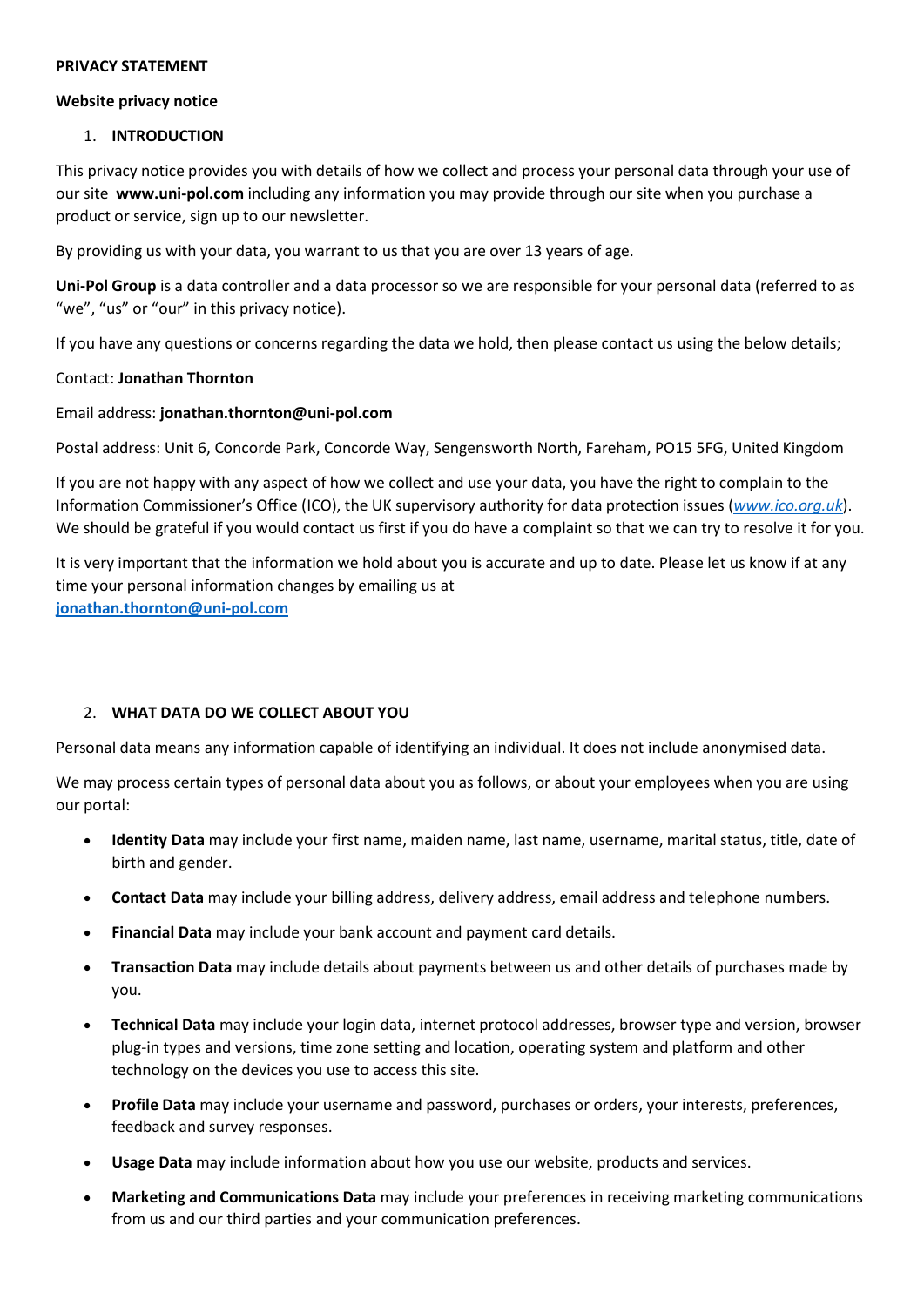We may also process Aggregated Data from your personal data but this data does not reveal your identity and as such in itself is not personal data. An example of this is where we review your Usage Data to work out the percentage of website users using a specific feature of our site. If we link the Aggregated Data with your personal data so that you can be identified from it, then it is treated as personal data.

## Sensitive Data

We do not collect any Sensitive Data about you. Sensitive data refers to data that includes details about your race or ethnicity, religious or philosophical beliefs, sex life, sexual orientation, political opinions, trade union membership, information about your health and genetic and biometric data. We do not collect any information about criminal convictions and offences. We may however collect sensitive data if you chose to send it to us.

Where we are required to collect personal data by law, or under the terms of the contract between us and you do not provide us with that data when requested, we may not be able to perform the contract (for example, to deliver goods or services to you). If you don't provide us with the requested data, we may have to cancel a product or service you have ordered but if we do, we will notify you at the time.

## 3. HOW WE COLLECT YOUR PERSONAL DATA

We collect data about you through a variety of different methods including:

- Direct interactions: You may provide data by filling in forms on our site (or otherwise) or by communicating with us by post, phone, email or otherwise, including when you:
- order our products or services;
- create an account on our site:
- use our web portal
- subscribe to our service or publications;
- request resources or marketing be sent to you; or
- give us feedback.
- Automated technologies or interactions: As you use our site, we may automatically collect Technical Data about your equipment, browsing actions and usage patterns. We collect this data by using cookies, server logs and similar technologies. We may also receive Technical Data about you if you visit other websites that use our cookies.
- Third parties or publicly available sources: We may receive personal data about you from various third parties and public sources as set out below

Technical Data from the following parties:

- analytics providers such as Google based outside the EU;
- Contact, Financial and Transaction Data from providers of technical, payment and delivery services such as Stripe, PayPal outside the EU.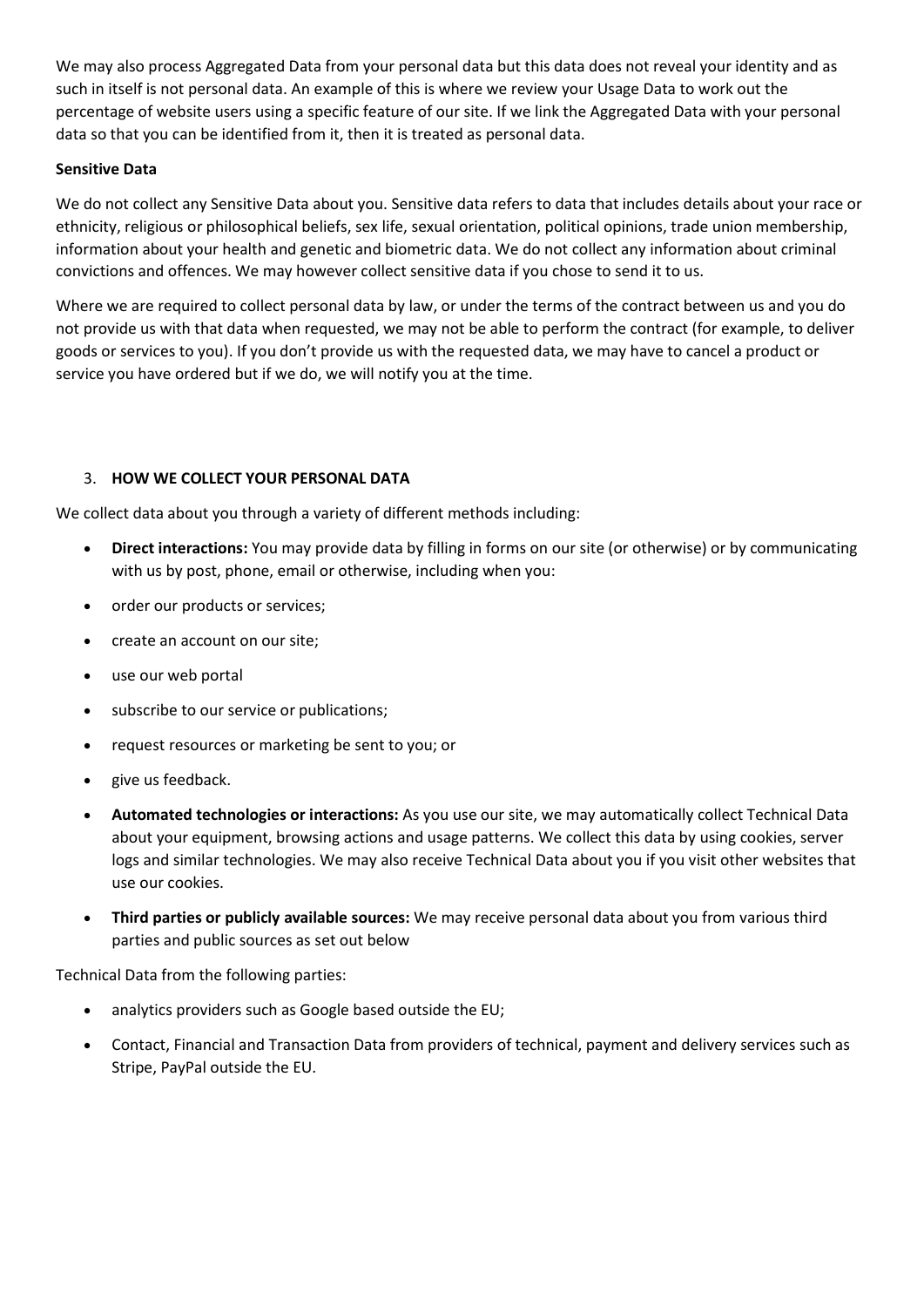### 4. HOW WE USE YOUR PERSONAL DATA

We will only use your personal data when legally permitted. The most common uses of your personal data are:

- Where we need to perform the contract between us.
- Where it is necessary for our legitimate interests (or those of a third party) and your interests and fundamental rights do not override those interests.
- Where we need to comply with a legal or regulatory obligation.

Generally, we do not rely on consent as a legal ground for processing your personal data, other than in relation to sending marketing communications to you via email or text message. You have the right to withdraw consent to marketing at any time by emailing us at

## jonathan.thornton@uni-pol.com

## Purposes for processing your personal data

Set out below is a description of the ways we intend to use your personal data and the legal grounds on which we will process such data. We have also explained what our legitimate interests are where relevant.

We may process your personal data for more than one lawful ground, depending on the specific purpose for which we are using your data. Please email us at jonathan.thornton@uni-pol.com if you need details about the specific legal ground we are relying on to process your personal data where more than one ground has been set out in the table below.

| <b>Purpose/Activity</b>                                                                                                                                                                 | <b>Type of data</b>                                                                                    | Lawful basis for processing                                                                                                                                                                                                       |
|-----------------------------------------------------------------------------------------------------------------------------------------------------------------------------------------|--------------------------------------------------------------------------------------------------------|-----------------------------------------------------------------------------------------------------------------------------------------------------------------------------------------------------------------------------------|
| To register you as a new customer                                                                                                                                                       | (a) Identity<br>(b) Contact                                                                            | Performance of a contract with you                                                                                                                                                                                                |
| To process and deliver your order<br>including:<br>(a) Manage payments, fees and<br>charges<br>(b) Collect and recover money<br>owed to us                                              | (a) Identity<br>(b) Contact<br>(c) Financial<br>(d) Transaction<br>(e) Marketing and<br>Communications | (a) Performance of a contract with you<br>(b) Necessary for our legitimate interests to<br>recover debts owed to us                                                                                                               |
| To manage our relationship with<br>you which will include:<br>(a) Notifying you about changes to<br>our terms or privacy policy<br>(b) Asking you to leave a review or<br>take a survey | (a) Identity<br>(b) Contact<br>(c) Profile<br>(d) Marketing and<br>Communications                      | (a) Performance of a contract with you<br>(b) Necessary to comply with a legal<br>obligation<br>(c) Necessary for our legitimate interests to<br>keep our records updated and to study how<br>customers use our products/services |
| To administer and protect our<br>business and our site (including<br>troubleshooting, data analysis,                                                                                    | (a) Identity<br>(b) Contact                                                                            | (a) Necessary for our legitimate interests for<br>running our business, provision of<br>administration and IT services, network                                                                                                   |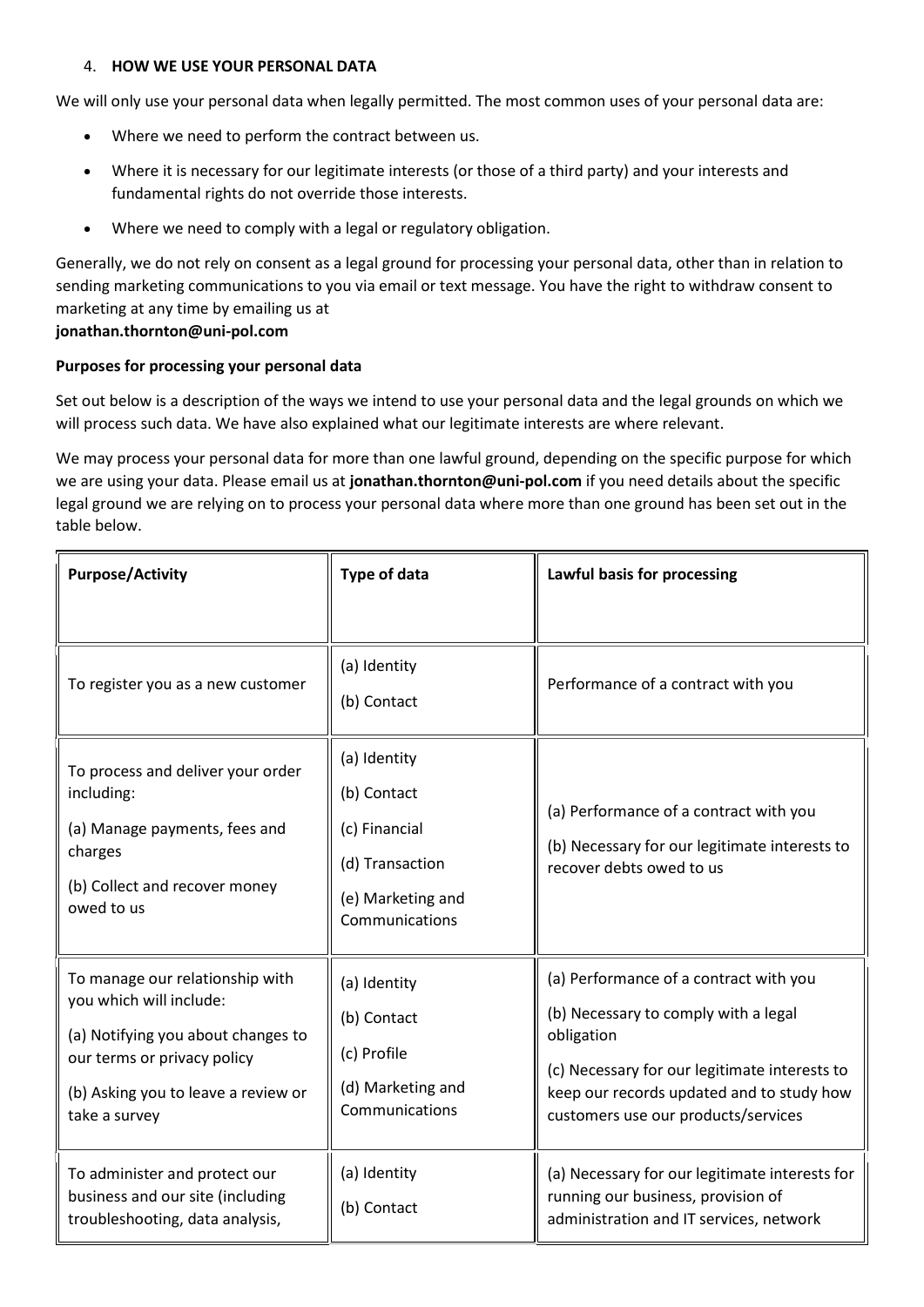| testing, system maintenance,<br>support, reporting and hosting of<br>data)                                                     | (c) Technical                                                                                                   | security, to prevent fraud and in the context<br>of a business reorganisation or group<br>restructuring exercise<br>(b) Necessary to comply with a legal<br>obligation                                             |
|--------------------------------------------------------------------------------------------------------------------------------|-----------------------------------------------------------------------------------------------------------------|--------------------------------------------------------------------------------------------------------------------------------------------------------------------------------------------------------------------|
| To deliver relevant content and<br>advertisements to you and<br>measure and understand the<br>effectiveness of our advertising | (a) Identity<br>(b) Contact<br>(c) Profile<br>(d) Usage<br>(e) Marketing and<br>Communications<br>(f) Technical | Necessary for our legitimate interests to<br>study how customers use our<br>products/services, to develop them, to<br>grow our business and to inform our<br>marketing strategy                                    |
| To use data analytics to improve<br>our website, products/services,<br>marketing, customer relationships<br>and experiences    | (a) Technical<br>(b) Usage                                                                                      | Necessary for our legitimate interests to<br>define types of customers for our products<br>and services, to keep our site updated and<br>relevant, to develop our business and to<br>inform our marketing strategy |
| To make suggestions and<br>recommendations to you about<br>goods or services that may be of<br>interest to you                 | (a) Identity<br>(b) Contact<br>(c) Technical<br>(d) Usage<br>(e) Profile                                        | Necessary for our legitimate interests to<br>develop our products/services and grow<br>our business                                                                                                                |

### Marketing communications

Depending on us determining the correct lawful legal basis you may receive marketing communications from us if you have:

- requested information from us or purchased goods or services from us; or
- if you provided us with your details and ticked the box at the point of entry of your details for us to send you marketing communications; and
- in each case, you have not opted out of receiving that marketing.

We will get your express opt-in consent before we share your personal data with any third party for marketing purposes.

You can ask us or third parties to stop sending you marketing messages at any time by emailing us at jonathan.thornton@uni-pol.com at any time.

Where you opt-out of receiving our marketing communications, this will not apply to personal data provided to us as a result of a product/service purchase, warranty registration, product/service experience or other transactions.

### Change of purpose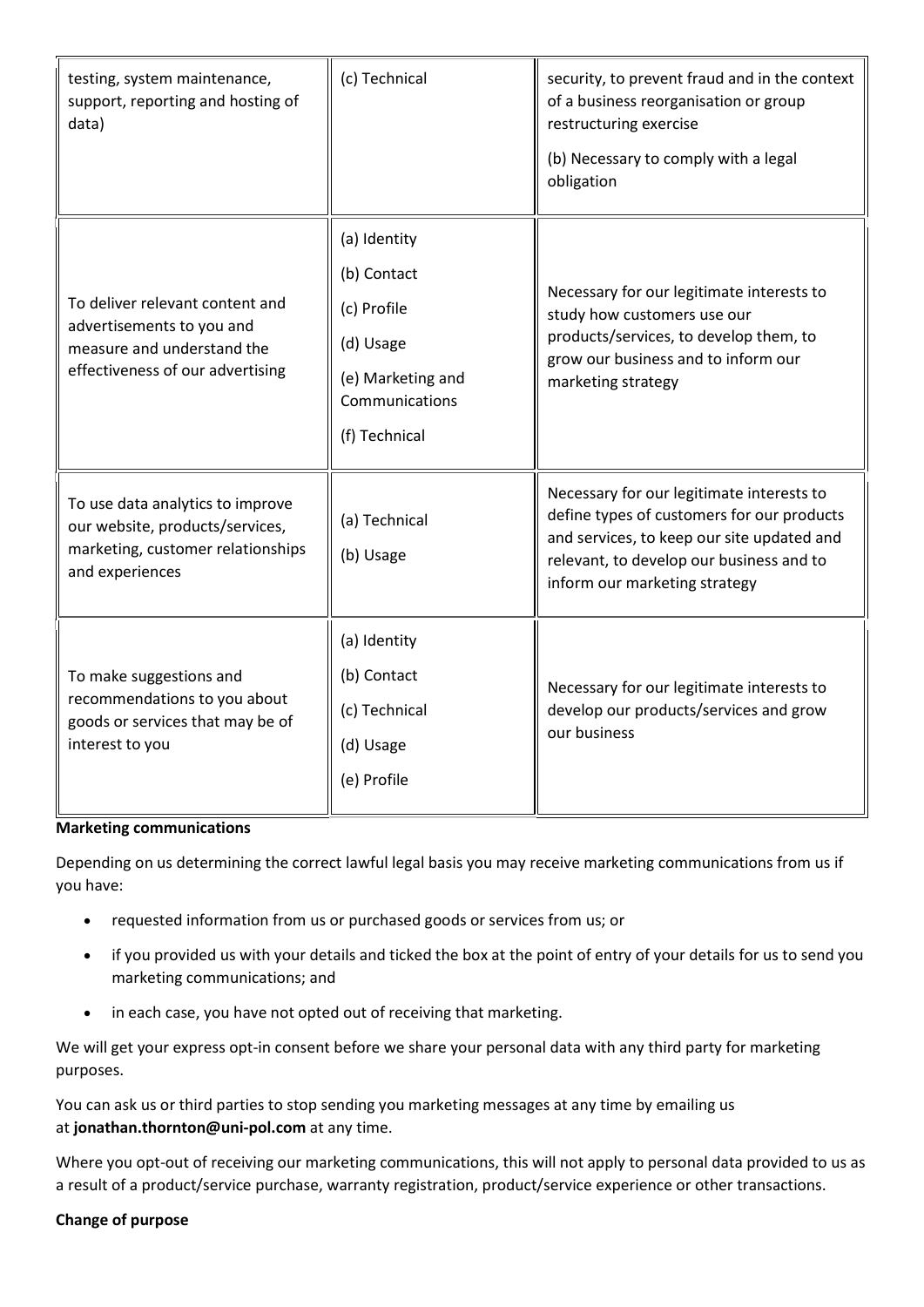We will only use your personal data for the purposes for which we collected it, unless we reasonably consider that we need to use it for another reason and that reason is compatible with the original purpose. If you wish to find out more about how the processing for the new purpose is compatible with the original purpose, please email us jonathan.thornton@uni-pol.com

If we need to use your personal data for a purpose unrelated to the purpose for which we collected the data, we will notify you and we will explain the legal ground of processing.

We may process your personal data without your knowledge or consent where this is required or permitted by law.

# 5. DISCLOSURES OF YOUR PERSONAL DATA

We may have to share your personal data with the parties set out below for the purposes set out in the table in paragraph 4 above:

- Service providers who provide IT and system administration services.
- Professional advisers including lawyers, bankers, auditors and insurers who provide consultancy, banking, legal, insurance and accounting services.
- HM Revenue & Customs, regulators and other authorities based in the United Kingdom and other relevant jurisdictions who require reporting of processing activities in certain circumstances.
- Third parties to whom we sell, transfer, or merge parts of our business or our assets.

We require all third parties to whom we transfer your data to respect the security of your personal data and to treat it in accordance with the law. We only allow such third parties to process your personal data for specified purposes and in accordance with our instructions.

## 6. INTERNATIONAL TRANSFERS

Countries outside of the European Economic Area (EEA) do not always offer the same levels of protection to your personal data, so European law has prohibited transfers of personal data outside of the EEA unless the transfer meets certain criteria.

Many of our third parties service providers are based outside the European Economic Area (EEA) so their processing of your personal data will involve a transfer of data outside the EEA.

Should we choose transfer your personal data out of the EEA, we do our best to ensure a similar degree of security of data by ensuring at least one of the following safeguards is implemented:

- We will only transfer your personal data to countries that have been deemed to provide an adequate level of protection for personal data by the European Commission; or
- Where we use certain service providers, we may use specific contracts or codes of conduct or certification mechanisms approved by the European Commission which give personal data the same protection it has in Europe; or
- Where we use providers based in the United States, we may transfer data to them if they are part of the EU-US Privacy Shield which requires them to provide similar protection to personal data shared between the Europe and the US.

If none of the above safeguards is available, we may request your explicit consent to the specific transfer. You will have the right to withdraw this consent at any time.

Please email us at jonathan.thornton@uni-pol.com if you want further information on the specific mechanism used by us when transferring your personal data out of the EEA.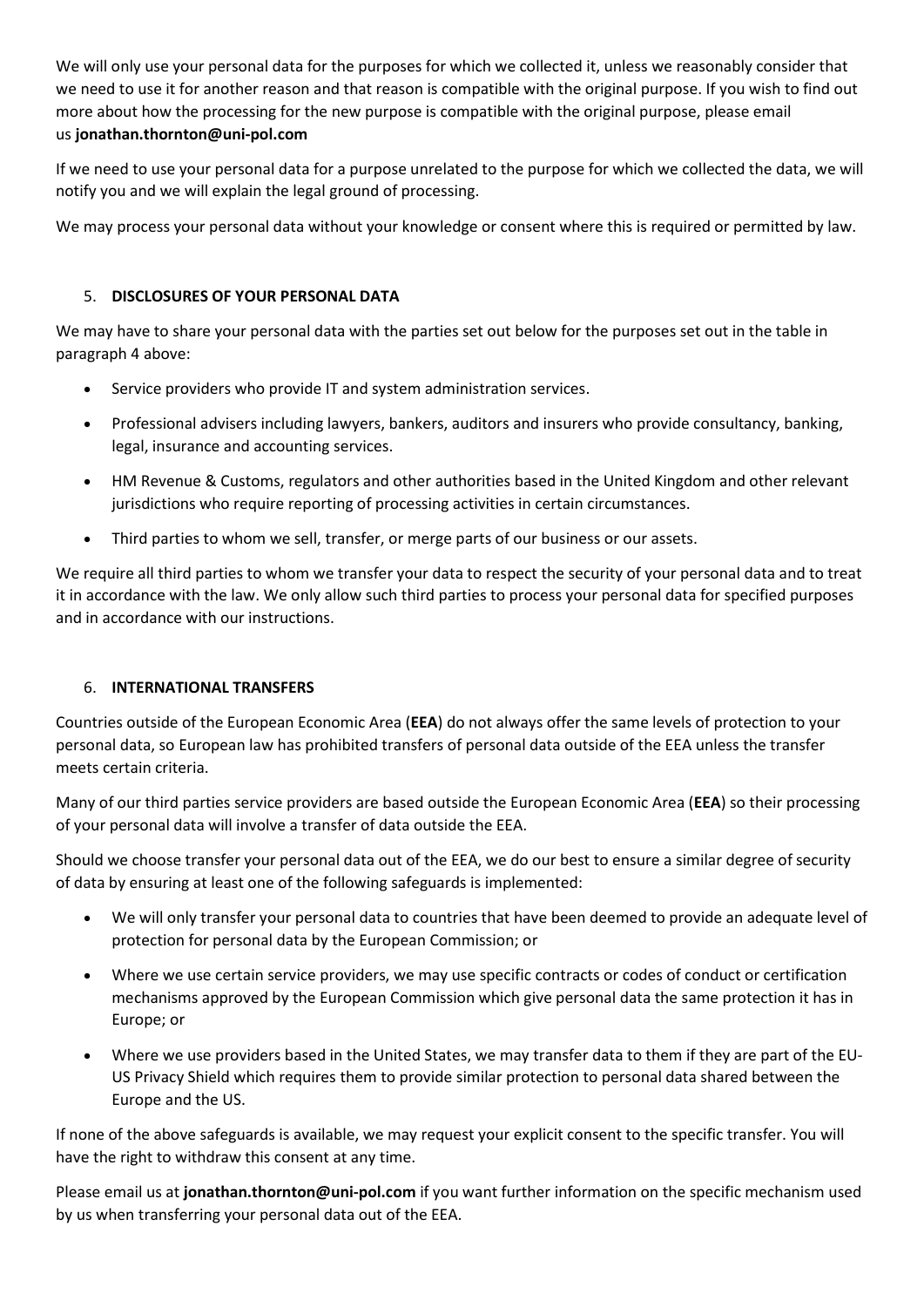## 7. DATA SECURITY

We have put in place appropriate security measures to prevent your personal data from being accidentally lost, used or accessed in an unauthorised way, altered or disclosed. In addition, we limit access to your personal data to those employees, agents, contractors and other third parties who have a business need to know such data. They will only process your personal data on our instructions and they are subject to a duty of confidentiality.

We have put in place procedures to deal with any suspected personal data breach and will notify you and any applicable regulator of a breach where we are legally required to do so.

### 8. DATA RETENTION

We will only retain your personal data for as long as necessary to fulfil the purposes we collected it for, including for the purposes of satisfying any legal, accounting, or reporting requirements.

To determine the appropriate retention period for personal data, we consider the amount, nature, and sensitivity of the personal data, the potential risk of harm from unauthorised use or disclosure of your personal data, the purposes for which we process your personal data and whether we can achieve those purposes through other means, and the applicable legal requirements.

By law we have to keep basic information about our customers (including Contact, Identity, Financial and Transaction Data) for six years after they cease being customers for tax purposes.

In some circumstances you can ask us to delete your data: see below for further information.

In some circumstances we may anonymise your personal data (so that it can no longer be associated with you) for research or statistical purposes in which case we may use this information indefinitely without further notice to you.

### 9. YOUR LEGAL RIGHTS

Under certain circumstances, you have rights under data protection laws in relation to your personal data. These include the right to:

- Request access to your personal data.
- Request correction of your personal data.
- Request erasure of your personal data.
- Object to processing of your personal data.
- Request restriction of processing your personal data.
- Request transfer of your personal data.
- Right to withdraw consent.

You can see more about these rights at:

https://ico.org.uk/for-organisations/guide-to-the-general-data-protection-regulation-gdpr/individual-rights/

If you wish to exercise any of the rights set out above, please email us at jonathan.thornton@uni-pol.com You will not have to pay a fee to access your personal data (or to exercise any of the other rights). However, we may charge a reasonable fee if your request is clearly unfounded, repetitive or excessive. Alternatively, we may refuse to comply with your request in these circumstances.